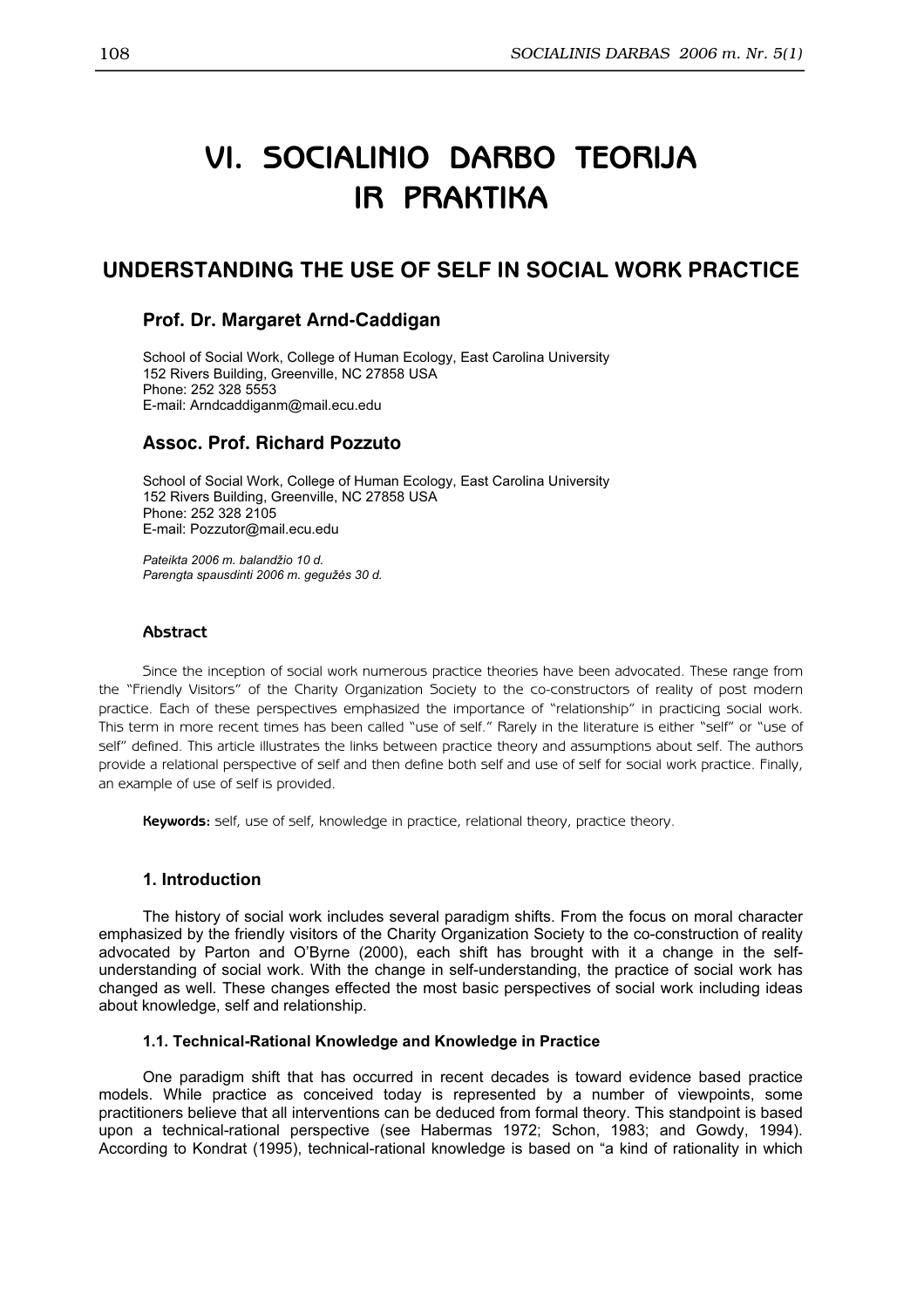decisions are made by weighing alternate theories and alternate means relative to expected outcomes" (p. 411). In short, from this perspective social work becomes a science.

Yet social work has also held a long commitment to another mode of practice. While what social workers call this type of practice has changed over the years, the practice itself has always had a place of central importance within social work. The recognition of the importance of the relationship between the social worker and the client is pivotal to this form of practice. Within the U.S. literature the significance of the relationship is noted by Mary Richmond in Social Diagnosis (1917), Grace Marcus in Some Aspects of Relief in Family Case Work (1929),Virginia Robinson in A Changing Psychology in Social Case Work (1930), Jessie Taft in The Dynamics of Therapy in a Controlled Relationship (1933), Gordon Hamilton in Theory and Practice of Social Case Work (1940), Herbert Aptekar in The Dynamics of Casework (1955), Helen Harris Perlman in Social Casework; a Problem-Solving Process (1957), and Florence Hollis in Casework: a Psychosocial Therapy (1964), to name a few prominent authors. Over time the concept of "relationship" has evolved into the term "use of self."

This mode of practice emphasizing relationship is based on a type of knowledge different from technical-rational. Relationship, or use of self, is based instead on practical knowledge: knowledge-inpractice. According to Kondrat (1992) this type of knowledge is developed in the interactive domains of practical, value laden beings acting in the world. Social work's commitment to this second type of knowledge is reflected throughout the practice literature in the importance of the concept "use of self."

#### 2. Perspectives on the Use of Self

Among practitioners, "use of self" is variously defined as the social worker's honesty and spontaneity (Davies, 1994), his or her genuineness, vulnerability, and self awareness in interaction (Edwards and Bess, 1998), as well as the mindful use of one's belief system, the ability to be empathic, a willingness to model and share one's self, and the ability and willingness to judiciously self-disclose (Dewane, 2005). These qualities-- honesty, genuineness, awareness, etc-- are significant in relation to the underlying theory that provides a definition of self and mechanisms for change. All of these attempts to define use of self appear to have in common an important implication. According to these definitions, the worker brings a solid, constant self to the professional interaction.

Rather than approaching use of self from the perspective of self as an object (that is a relatively stable, objective entity) the authors are suggesting that we may benefit from approaching self from the perspective of self as process. From this perspective, self cannot be considered in isolation. Rather, self only exists within a process in relation to an "other." The "self" of which one becomes aware and uses mindfully in social work practice is the result of the accumulation of past interactions as well as the specific interaction with this client at this time, for the specific purpose of this social work practice. It is the current interaction that provides the process that maintains, modifies and re-creates the accumulated past interactions. This process also maintains, modifies and re-creates the self.

#### 2.1. Theoretical Perspectives and the Nature of Self

This redefinition of self is indicative of another shift in thinking since the time of early social work. Underlying the perspective proposed in this work is a theory of self that can be found in both the constructionist and relational theories of psychotherapy, as well as some sociological literature.

Representatives of the constructionist psychotherapies*<sup>1</sup>* which address the notion of self as a non-concrete, non-continuous phenomenon include Kenneth Gergen (1999) and William Lax (1996), to name just two. Gergen stated "[t]he concept of the self as an integral, bounded agent is slowly becoming untenable" (p. 202). This is true, he averred, due to significant cultural change. The sense of self is the result of interactions within a community. Relationships within a community confirm the sense of a continuous self that one holds. The fact that one no longer abides continuously within a single community, and because the bonds which create the expectations and obligations that define the self are not constant over time, the sense of self as an unvarying entity has eroded.

Lax's (1996) understanding of self is similar to Gergen's (1999). For Lax, self is a product of interacting with others who perceive that they understand one. Self is created and maintained in the narrative process with others.

<sup>&</sup>lt;sup>1</sup> The author (M. A.-C.) uses the term "constructionist" here with a specific intent. The perspective is a combination of constructivist and social constructionist perspectives. The term "constructionist" seemed the most efficient way to communicate this blending.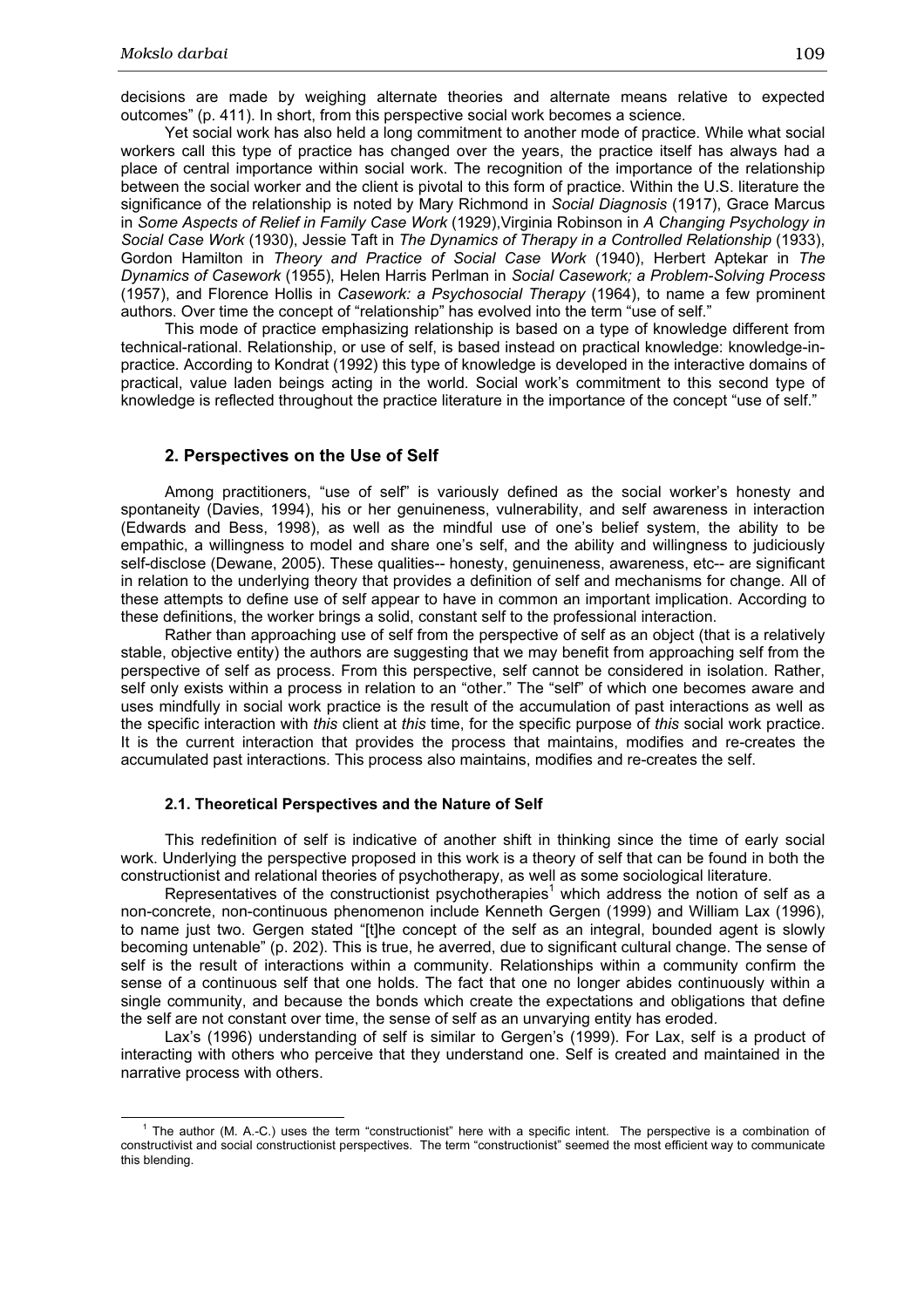This narrative or sense of self arises not only through discourse with others, but is our discourse with others. There is no hidden self to be interpreted... A permanent self is merely an illusion that we cling to, a narrative developed in relation to others over time that we come to identify as who we are [emphasis in original] (p. 200).

Relational theorists in respect to this topic include a number of psychoanalysts. Psychoanalytic relational theory, it must be noted, sees itself largely as the inheritor of ideas generated by Object Relations theory, Interpersonal psychology, Self psychology, and a host of other sources (Mitchell and Aron, 1999). The current thinking among relational analysts is that a stable sense of self is a developmental product that is achieved through the process of internalizing the primary caregiver's experience of the infant. This sense of self, which is a product of interaction, may optimally feel stable. But in fact "[t]here is no 'self,' in a psychologically meaningful sense, in isolation, outside a matrix of relations with others. Neither the self nor the object are meaningful dynamic concepts without presupposing some sense of psychic space in which they interact... "(Mitchell, 1988, p. 33).

Pre-dating these traditions and contributing to them is the work of George Herbert Mead (1934). According to Mead, the self is created within the process of interaction:

The self has a character which is different from that of the physiological organism proper. The self is something which has a development; it is not initially there, at birth, but arises in the process of social experience and activity, that is, develops in the given individual as a result of his [sic] relations to that process as a whole and to other individuals within that process, pp. 135-136).

Mead (1934) is making a distinction between human beings as organisms, biological entities, and selves. From his perspective the self develops from an interactive process with others. It is necessarily social.

Along with Pierce (1960) and Cooley (1992), Mead (1934) provided the foundation for symbolic interactionism. This is a sociological perspective that views humans self as an initiating actor who continually adjusts his or her behavior to the actions of other actors. These adjustments require interpretations of the other actor. This requires treating the actions symbolically. The process rests upon one's ability to think about and to react to others and one's own actions and even one's self as a symbolic object. The symbolic interactionist sees humans as active, creative participants who actively and jointly construct their social world. This tradition has been continued by Herbert Blumer (1969) who coined the term "symbolic interactionism," Harold Becker (1963), Erving Goffman (1959), and Norman Denzin (1989), among many others.

#### 3. Use of Self in Social Work Practice

If the self is thus created in ongoing interaction, the importance of the uniqueness of the specific interaction cannot be understated. Just as the social worker undergoes a process of self creation during the course of working with a client, the client likewise brings a self-in-process to the event.

The client's self in terms of knowledge of self, meaning systems and worldview is like the worker's in some important ways, but in many equally important ways the client is different. The client and the worker have similar enough meaning systems that they are able to communicate though these systems. Nonetheless, they are not identical. The client carries different meanings than the social worker in relation to events, including the event that is unfolding with the social worker. The meaning of the interaction to the client and how the client's self will develop and unfold in this interaction is unknown to the worker and is not predictable. Even for the near future the client's self does not yet exist though it is unlikely to be a substantial departure from the current self in process. How that client's unfolding self will affect the development of the social worker's self develops is equally unpredictable. The not-yet-existing self and the ongoing differences in experience between the social worker and the client make the content of the process likewise unpredictable, hence the application of technical-rational knowledge is impossible.

From the perspective of self as process, interaction becomes a significant concept deserving of considerable attention. To understand interaction, let us first examine the notion of action. Action on the part of any individual requires agency, that is, an element of indeterminacy and choice. One chooses to do something with an end result in mind. To put the choice into action one needs to assess the situation and develop a strategy. This process--assessment and strategy development--may include such things as interpreting feelings and/or selectively attending to information from past experiences that may be relevant. While past experiences and here-and-now judgments interact continually in the unfolding of the action, both require interpretation. The meaning of experience is captured through reflection, at times exceedingly brief reflection, upon the experience (Palmer 1969).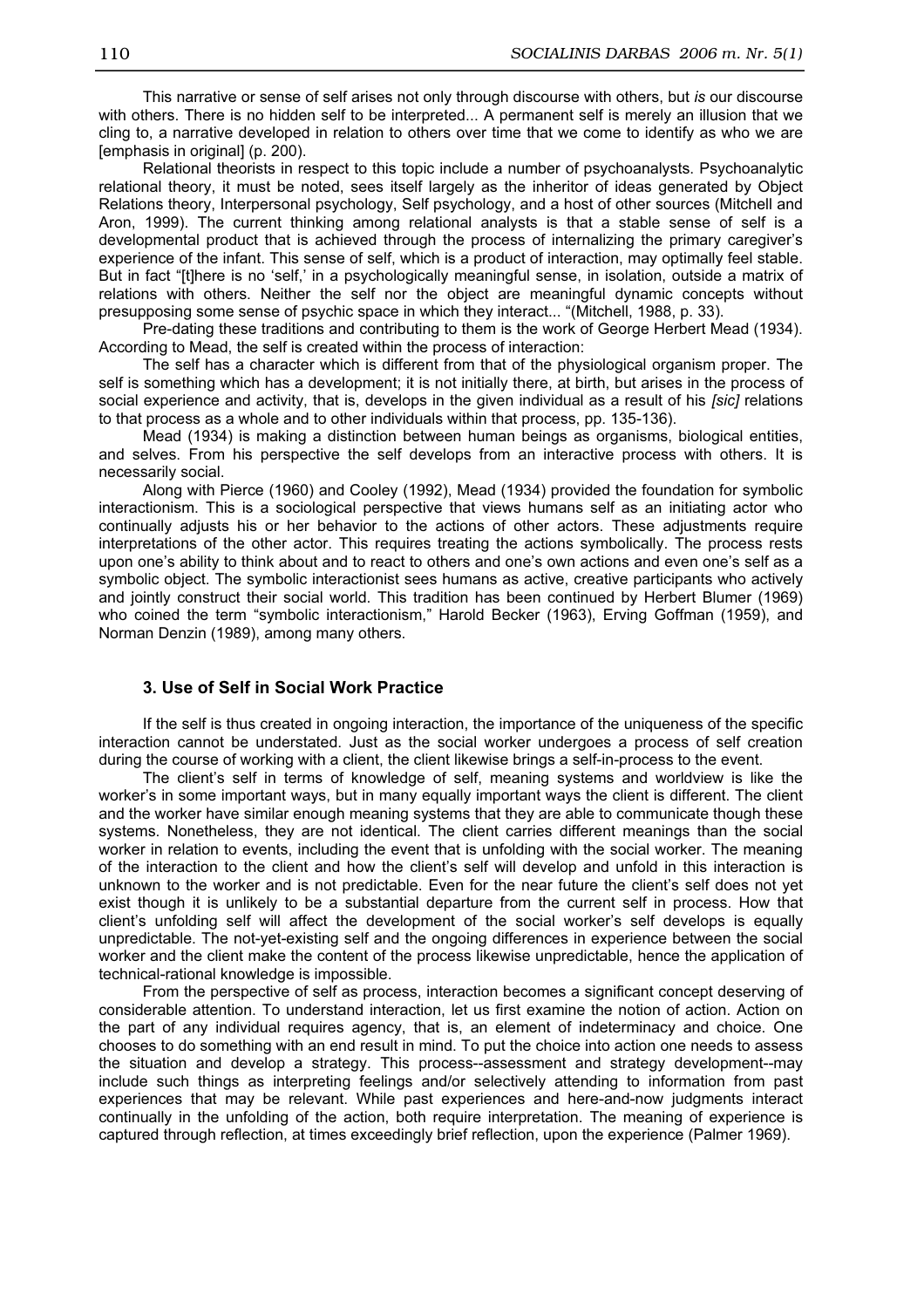Interpretation leads the actor to determine at each moment what is relevant to this process, what feelings one is experiencing that may alter the course of action, and what experiences past and present mean. One of the ways the actor engages in the process of interpretation is through the use of theory-like knowledge of the world that each individual holds. Called variously folk psychology, implicit theories, lay theories, naïve theories or causal schemata (Brunner, 1986, 1990; Heider, 1958; Piaget, 1960), these theories organize knowledge (Murphy and Medin, 1985), and give priority to some phenomena over others. These theories are held in narrative form and offer predictions, interpretations, and explain how and why things happen (Brunner, 1986; Gopnik and Melzoff, 1997).

Some actions are upon an inanimate object. Other actions are with individuals or groups. The second category the authors are titling "interaction" and occurs between at least two acting individuals. When all of the content of the process of action is occurring for two actors in relation to each other, simultaneously, (in other words, during an interaction) there are at least two additional elements involved. First, through a process of interpretation, one actor must adequately identify the intentions of the other actor. Second, the other chooses to respond or not, and if that individual chooses to respond a particular response is chosen. For the interaction to be successful, the "self" needs to act in a way that the "other" is likely to understand. That is, based on the "self's" folk psychology, one makes an educated guess about the other's folk psychology, and then acts in a way s/he assumes will be interpreted in a specific manner. The actor must predict how the other is likely to interpret his or her act before s/he engages in the act. In turn, the "other" must interpret the act, which simultaneously requires an assumption about the first actor's folk psychology, and create a response that is likely to be understood. This perspective has been illustrated by both Mead (1934) and Bakhtin (1981). In the process of interaction both self and other are maintained, modified and re-created. That is, both parties are different as a result of the interaction.

Given this perspective, what does the term use of self mean in social work practice? To answer this question one must first define social work. The authors' working definition, and it is only a partial definition, is that social work is a purposeful relationship intended to produce intentional change. Given this definition the use of self in social work practice is the establishment, maintenance and continuation of a purposeful relationship through a pattern of interaction that is likely to produce the desired change. The use of self is the purposeful engagement by the social worker of the client. The discussion above illustrates the consideration in this type of engagement.

### 4. Case Example

The following excerpt is from a research interview that was tape recorded and transcribed. In this instance, the purpose of the interaction was for the social worker to gain understanding of the experiences the research participant had relative to physical symptoms doctors had determined were somatic in nature, and to learn what meaning experiences associated with the symptoms had to the participant in relation to specific social contexts. It must be stressed that if the purpose of the interaction was different (e.g. if the worker was in a therapeutic role), the use of self would be quite different.

In this interview, the social worker began with the "folk psychology" belief that people tend not to want to share embarrassing or otherwise painful experiences, especially not with strangers. The worker held the additional belief that if the study participant felt safe—understood and respected—she would be more likely to share more detailed and intimate material. Therefore, there was a twin purpose to this interaction: to gain information, as well as to constantly monitor and adjust the relationship so that the study participant felt safe enough to provide the information sought.

Two final notes must be mentioned. In this transcribed excerpt, there is no indication of the metacommunication that is occurring. Vocal qualities as well as facial expressions and body language were important in the exchange, but cannot be conveyed in written medium. Second, while the interaction results from two actors the analysis is being conducted only from the perspective of the researcher. A similar process of interpretation and selection of response, we believe, was occurring on the part of the respondent though perhaps not a consciously.

S.W.: You indicated on the questionnaire that you have experienced some physical symptoms in your life that doctors have said have no medical cause. Could you tell me what those symptoms are?

There were several purposes to this opening. First, the social worker wanted to get specific diagnostic information onto the tape as data. The worker held the belief that talking about concrete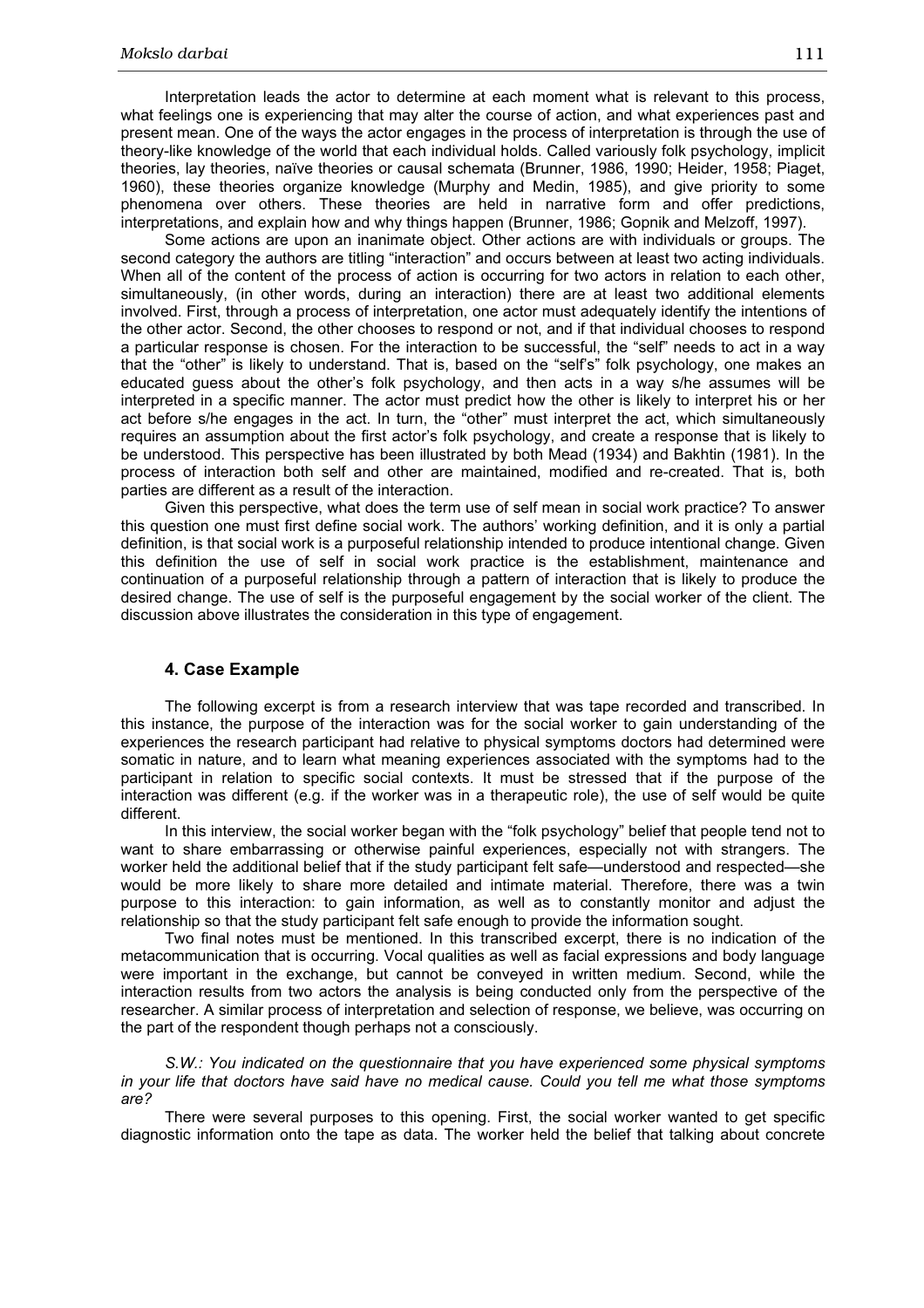aspects of the experience is emotionally easier to discuss than feelings. To this end, the social worker posed the question as a "warm up" to more "difficult" material.

At this point establishing the relationship as safe, warm, and understanding in order to facilitate the participant's disclosure was of primary importantance. She defined the somatic symptoms as "symptoms... doctors have said have no medical cause." This was intended to communicate to the participant that the social worker is separate from the doctors, and she does not necessarily accept the doctor's explanation (or lack thereof) of the symptoms. Rather, the social worker is leaving space for the participant to define her own experience, and the worker is attempting to communicate that she is accepting of the participant's understanding.

The social worker is inviting the participant to act by posing the question. The invitation can be accepted or declined. In this way, if the participant responds she is taking an active role in the process. It becomes equally "her" interaction. By posing a question rather than beginning with a statement the worker was attempting to minimize the power differential between the two.

P: Well, when I was younger, it was probably, I think third grade, when I got my period for the first time. I used to get like, just severe cramps that if I was walking and got a cramp, it would just put me down on my knees, and they really couldn't find any cause for that at all.

The worker understood this response to be tentative. She believed that the participant's response had a sense of finality to it. It seemed to the worker to be compliant, without being expansive. The social worker wondered if the participant was testing the worker to see how safe this exchange would be. The interviewer wanted to participant to elaborate more, and reinforce safety.

S. W.: OK. Any other physical symptoms that you've experienced or talked to the doctor about? Again, the manifest content here is the symptoms. The latent content, however, is still the relationship. Tone of voice and body language (not available through the medium of transcripts) indicate that the social worker is really interested and accepting. "OK" indicates that the social worker is not going to challenge the participant's account. Again, the social worker was aware of the twin purpose of this interaction: to get specific information, and in order to do that adequately, to help the participant feel understood and appreciated.

Another aspect of this response was that the social worker was still interested in getting the account of the symptoms, rather than delving into their meaning. For this reason there were aspects of the participant's response that the interviewer chose not to pursue, such as the degree of pain associated with the symptom, as well as the participant's experience of the doctor not finding any cause.

#### P: Just, you know, I was diagnosed with an ulcer at an early age, you know, no specific cause for that either.

The social worker understood this response to again be short, with a sense of finality. At this point the social worker believed that the participant was creating a boundary. The social worker believed that if she continued to press the participant might experience this as a boundary violation, which could be experienced by the participant as non-attuned, or even invasive. As the relationship was a prerequisite to the rest of the work, the interviewer chose to drop the subject.

Upon secondary reflections, the social worker has come up with an alternate theory, which is that the point the participant made twice now was that the doctors didn't find a cause for the symptoms. Perhaps she was indicating that this is where she wanted the interaction to go. However, the worker did not pursue this direction based on the format of the interview, which was itself based on the belief that concrete descriptions are easier to discuss than feelings.

#### S.W.: So these have been bothering you since childhood?

On the manifest level, the interviewer wanted to get duration of the symptoms into the record for the purposes of the study. Again, the choice to move on was out of the desire to respect what the social worker believed the participant was establishing as a boundary.

#### P: Um hm. And migraines.

At this point the social worker understood that the participant was offering new information that was not specifically elicited. The worker interpreted this to mean that the participant was engaged enough to move forward with the social worker's agenda. Her activity level, and perhaps her degree of engagement, seemed to move in a positive direction to the interviewer.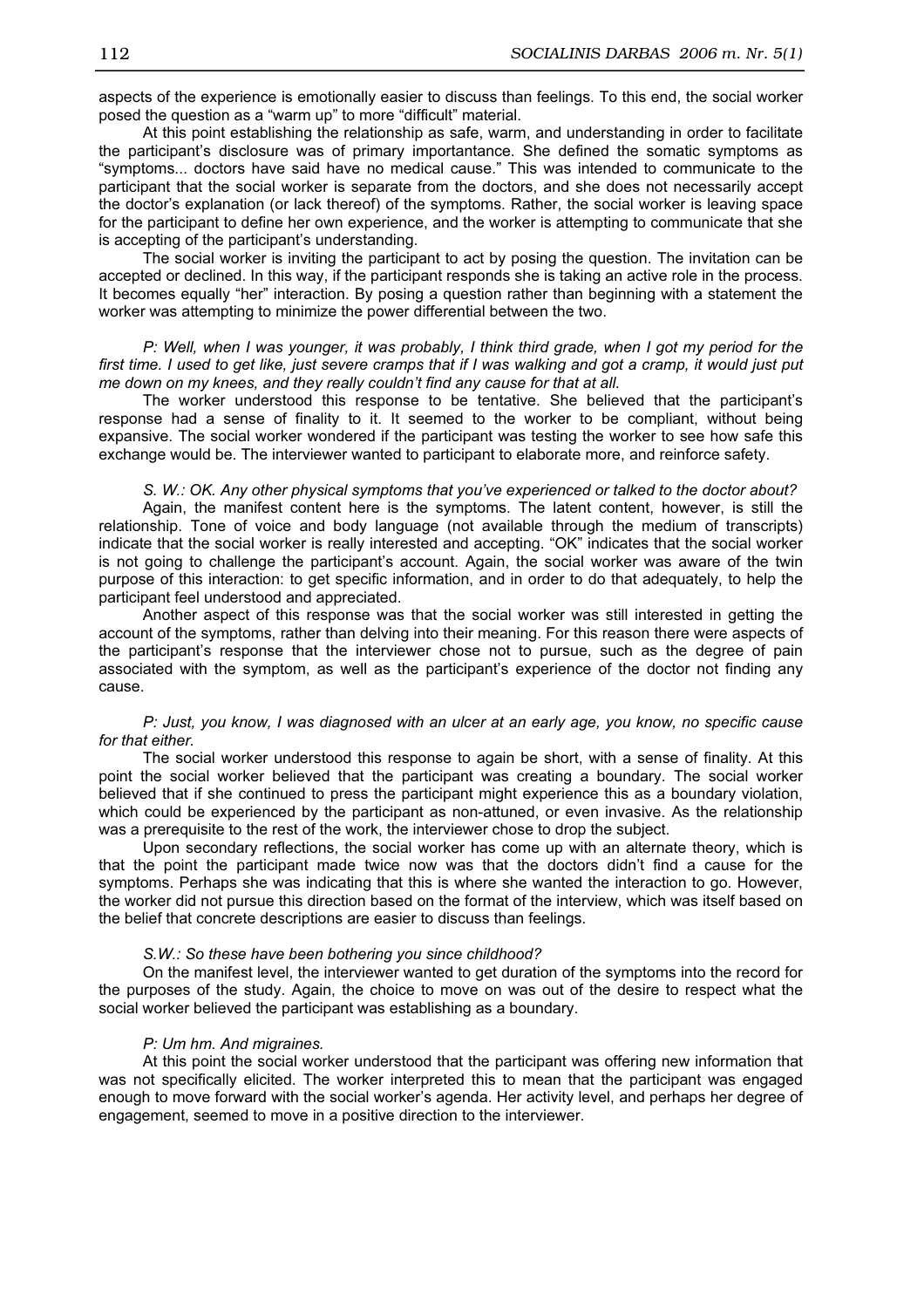S.W.: Who knows about your physical symptoms? The painful periods, the migraines, and the ulcers?

The interviewer moved forward in the manifest content by eliciting information concerning the arenas in which meaning may have been elaborated in relation to the symptoms. Yet the reiteration of the symptoms that the participant indicated was a relational message that the worker had been listening to the participant, and that the participant's contribution was important. It was as reassertion of the relationship.

P: Well, my mother knew about, about the painful periods 'cause she, on occasion, I would end up in the emergency room or at the doctor's office. Probably my aunt, 'cause she's a nurse. Other than that, I don't really think anyone.

At this point the social worker understood the participant's response to be content filled. The social worker interpreted this to indicate that the participant was becoming less guarded (or, based on secondary reflections, perhaps we were moving into an area she wanted to discuss). The worker believed that the participant understood now that her account was valued and felt a degree of safety that had previously been missing. The ending of the production seemed to invite further exploration.

S.W.: I'd like to find out more about the interactions that you had with these three people about your symptoms. I'm going to start with the doctors in the emergency room. Can you tell me what a typical trip to the emergency room looked like?

In this production the social worker was attempting to clarify her purpose, and lay the foundation for what was going to follow. By giving the participant this preview, the worker was attempting to take the mystery out of the interview. The social worker was acting on the folk psychology belief that when people know exactly what to expect from another in interaction, this builds a sense of safety and control into the interaction. The worker further believed that a sense of safety and control are important qualities in a relationship.

#### 5. Discussion

Through this case example, the authors wish to demonstrate that in order to move toward the purpose of a professional interaction, the social worker must act on the folk theories he or she formulates in the process of interaction. Acting on these folk theories may take place outside of the social worker's awareness. When this is the case, the success of the actions so formulated is serendipitous. When, however, the social worker can bring his or her folk psychology into awareness and test the theories about the other's motivations as they arise, the worker is in a better position to move the interaction toward its intended goal.

This understanding of use of self is based on two shifts in thinking in social work. The first is the notion that not all of the important aspects of a professional interaction are optimally based on formal theory. Indeed, every interaction requires that the participants act on theories they hold about the other's motivation and the meaning of the interaction for the other. The authors are suggesting that becoming conscious of these theories as they arise, as well as testing those theories rather than assuming them to be "true" are important aspects of the purposeful use of self in social work practice.

The second shift that is important to this work is in the definition of self. By defining self as a process that is created and maintained in interaction, rather than as a solid constant entity alters the understanding of "use of self." If self is a process that is highly contextual, the application of formal theory becomes untenable in the use of self. Undoubtedly, as new perspectives and paradigms arise, social workers will continue to refine our definition of use of self to enhance our practice.

## 6. Conclusion

Through the use of dialogue taken from a research project, the authors have demonstrated how a social worker's use of self may unfold in a professional interaction. The authors have argued that such use of self may never be reducible to formal theory, largely because the process is unpredictable at the outset. Self, rather than a solid continuous entity, is instead defined as a process. Each subsequent act by the worker and client are determined by the meaning that is created in the previous act.

Use of self as here defined can be broken into several components. Both actors must consider their own and the other's agency, which is broken down into assessment and strategy development.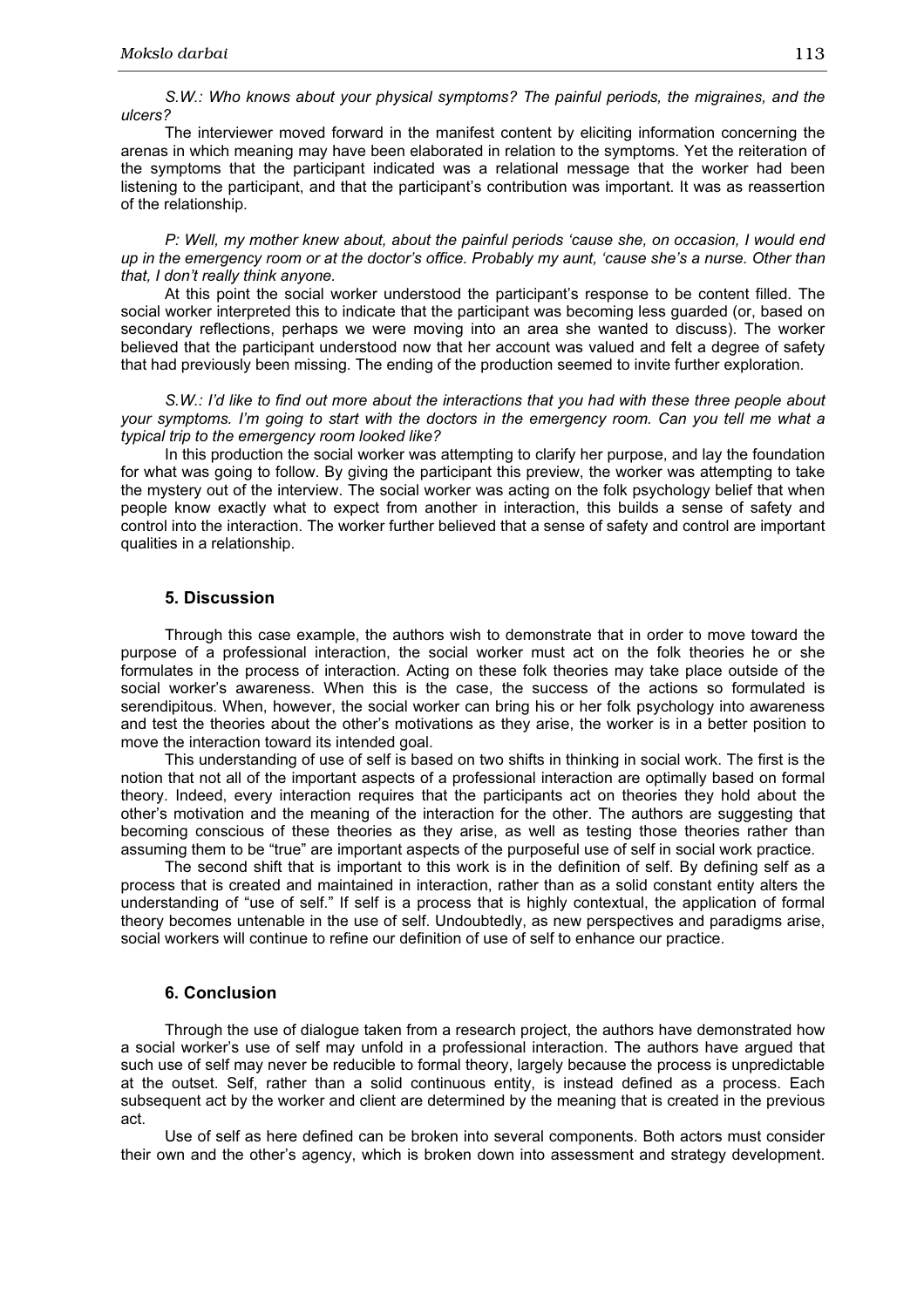These processes are themselves contingent upon interpretation and selective attention on the part of both parties. Interpretation is based on the folk psychology or implict theories about motivation each carries in narrative form.

For use of self to successfully help a client move toward a desired end, the social worker must formulate a theory about the client's motivations, and act on that formulation in a way that the client can understand as meaningful to the current context. The worker's action must simultaneously communicate an approximation of the client's understanding of the current situation, as well as invite the client to continue the interaction. This may mean that the client affirms that he or she feels understood, or it may invite the client to attempt to revise the social worker's understanding of the client's meaning system. Each must continually adjust their own folk psychology to come ever closer to the other's, leaving enough open-endedness to the process in order to change one's theory about the other when the necessity becomes apparent. In this manner meaning is continually shifting, being revised in a direction that ultimately benefits the client.

#### **REFERENCES**

- 1. Aptekat H. The dynamics of casework and counseling. Boston: Houghton Mifflin, 1955.
- 2. Becker H. Outsider; studies in the sociology of deviance. London: Free Press of Glencoe, 1963.
- 3. Blumer H. Symbolic interactionism. Englewood Cliffs, NJ: Prentice-Hall, 1969.
- 4. Bruner J. Actual Minds, Possible Worlds. Cambridge: Harvard University Press, 1986.
- 5. Bruner J. Acts of meaning. Cambridge: MA, Harvard University Press, 1990.
- 6. Cooley C. H. Human nature and the social order. New Brunswick, NJ: Transactions Publishers, 1992.
- 7. Davies M. The Essential Social Worker: A Guide to Positive Practice. Gower: Aldershot, 1985.
- 8. Dewane C. J. Use of self: A primer revisited // Clinical Social Work Journal [On line] DOI: 2005.10.1007/a10615-005-0021-5.
- 9. Denzin N. Interpretive interactionism. Newbury Park, CA: Sage Publications, 1989.
- 10. Edwards J. and Bess J. Developing effectiveness in the therapeutic use of self // Clinical Social Work Journal No. 26(1). 1998.
- 11. Gergen K. J. An Invitation to Social Construction. Thousand Oaks: Sage, 1999.
- 12. Goffman E. The presentation of self in everyday life. Garden City, NY: Doubleday, 1959.
- 13. Gopnik A. and Meltzoff A. N. Words, thoughts, and theories. Cambridge, MA: The MIT Press, 1997.
- 14. Gowdy E. From Technical rationality to participating consciousness // Social Work No. 39(4). 1994.
- 15. Habermas J. Knowledge and Human Interest. Boston: Beacon Press, 1972.
- 16. Hamilton G. Theory and practice of social case work. New York: Columbia University Press, 1951.
- 17. Heider F. The psychology of interpersonal relations. New York: Wiley, 1958.
- 18. Hollis F. Casework: a psychosocial therapy. New York: Random House, 1964.
- 19. Kondrat M. E. Reclaiming the practical: Formal and substantive rationality in social work // Social Service Review. 1992. Vol. 66(2).
- 20. Kondrat M. E. Concept, Act, and Interest in Professional Practice: Implications of an Empowerment Perspective // Social Service Review. 1995.
- 21. Lax W. D. Narrative, social constructionism, and Buddhism / H. Rosen and K. T. Kuehlwein Eds. Constructing realities: Meaning-making perspectives for psychotherapists. – San Francisco: Jossey-Bass, 1996.
- 22. Marcus G. Some aspects of relief in family casework. New York: Charity Organization Society, 1929.
- 23. Mead G. H. Mind, self & society. Chicago: University of Chicago Press, 1934.
- 24. Mitchell S. Relational concepts in psychoanalysis. Cambridge, MA: Harvard University Press, 1988.
- 25. Mitchell S., Aron L. Relational psychoanalysis: the emergence of a tradition. Hillsdale: NJ, Analytic Press. 1999.
- 26. Murphy G. and Medin D. The role of theories in conceptual coherence // Psychological Review. 1985. Vol. 92.
- 27. Palmer R. Hermeneutics; interpretation theory in Schleiermacher, Dilthey, Heidegger, and Gadamer. -Evanston, IL: Northwestern University Press, 1969.
- 28. Parton N. and O'Byrn P. Constructive Social Work: Toward a new practice. New York: Palgrave, 2000.
- 29. Peirce C. S. Collected Papers. Cambridge, MA: Harvard University Press, 1960.
- 30. Perlman H. Social casework, a problem-solving process. Chicago: University of Chicago Press, 1957.
- 31. Piaget J. The child's conception of physical causality. Paterson, NJ: Littlefield, Adams, 1960.
- 32. Richmond M. Social Diagnosis. New York: Russell Sage Foundation, 1917.
- 33. Robinson V. A changing psychology in social case work. Chapel Hill, NC: University of North Carolina Press, 1930.
- 34. Schon D. A. The Reflective Practitioner. New York: Basic Books, 1983.
- 35. Taft J. The dynamics of therapy in a controlled relationship. New York: The Macmillan Company, 1933.